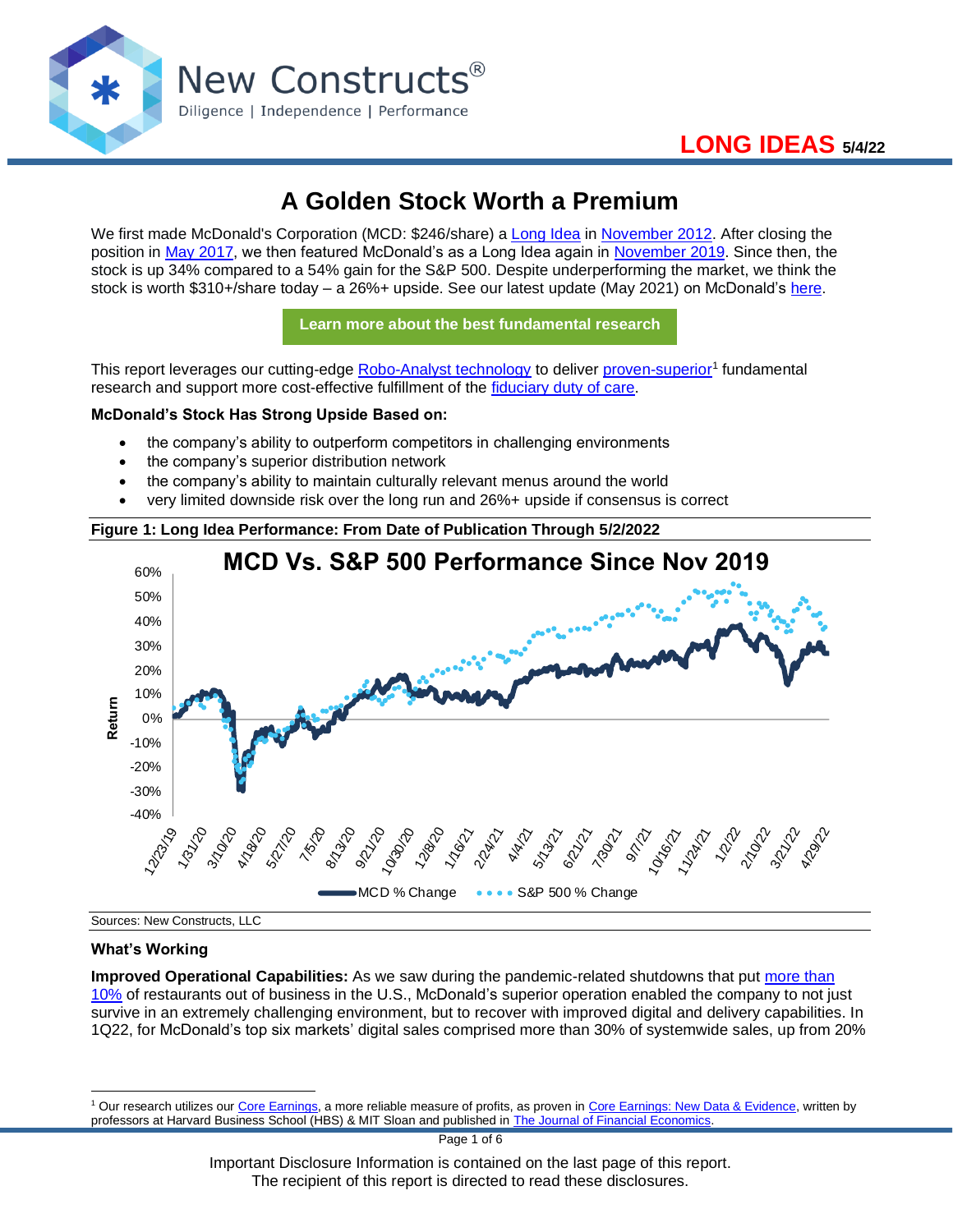

in 2020. Additionally, the percent of McDonald's restaurants offering delivery rose from [65%](https://seekingalpha.com/article/4319957-mcdonalds-corp-mcd-ceo-chris-kempczinski-on-q4-2019-results-earnings-call-transcript) in 1Q19 to [80%](https://seekingalpha.com/article/4504586-mcdonalds-corporation-mcd-ceo-chris-kempczinski-on-q1-2022-results-earnings-call-transcript) as of 1Q22.

**More Market Share Gains:** In McDonald's 1Q22 earnings call, management noted that the restaurant's core burger business and growing chicken segment have made market share gains recently. McDonald's share of the U.S. informal eating out (IEO) burger segment at the end of 1Q22 was [over 33%,](https://seekingalpha.com/article/4504586-mcdonalds-corporation-mcd-ceo-chris-kempczinski-on-q1-2022-results-earnings-call-transcript) up a percentage point since pre-pandemic 2019 levels.

After introducing its Crispy Chicken Sandwich in February 2021, McDonald's has improved its share of the chicken sandwich market by half a percentage point.

**Highly Profitable and Staying that Way:** McDonald's superior distribution network enables the company to operate cost-efficiently while delivering a consistent level of quality. Additionally, the company has a strong ability to cater its menu to different cultural preferences around the world. It isn't just changing the name of the burger to [Royale with Cheese,](https://www.thetravel.com/what-do-they-call-quarter-pounder/) but rather crafting menus with local appeal specific to, for example, [India.](https://www.mcdonaldsindia.com/products.html) Delivering lowcost, consistent quality food, that satisfies local preferences creates a large moat that enables the business to profitably grow across the globe.

The company's ability to steadily improve its profitability proves the strength of its operational capabilities. Over the past two decades, McDonald's drove its return on invested capital [\(ROIC\)](/Users/mshuler/Downloads/We%20leverage%20more%20reliable%20fundamental%20data%20%20to%20provide%20research%20that%20is%20comprehensive,%20objective,%20transparent,%20and%20relevant%20to%20help%20fulfill%20the%20fiduciary%20duty%20of%20care%20and%20also%20pick%20this%20Long%20Idea.) from 7% in 2001 to 17% in 2021. McDonald's ROIC of 17% over the trailing-twelve-months (TTM), is much higher than the 10% average ROIC of the peer group listed in Figure 2.

With increased digital and delivery capabilities, McDonald's has plenty of opportunities to improve its ROIC.

| Company                                | <b>Ticker</b> | <b>NOPAT</b><br><b>Margin</b> | <b>IC Turns</b> | <b>ROIC</b> |
|----------------------------------------|---------------|-------------------------------|-----------------|-------------|
| YUM! Brands, Inc.                      | <b>YUM</b>    | 28%                           | 1.2             | 32%         |
| <b>Starbucks Corporation</b>           | <b>SBUX</b>   | 15%                           | 1.5             | 22%         |
| <b>McDonald's Corporation</b>          | <b>MCD</b>    | 37%                           | 0.5             | 17%         |
| Chipotle Mexican Grill, Inc.           | <b>CMG</b>    | 11%                           | 1.4             | 15%         |
| Jack in the Box, Inc.                  | <b>JACK</b>   | <b>20%</b>                    | 0.7             | 14%         |
| Yum China Holdings, Inc.               | <b>YUMC</b>   | 8%                            | 1.5             | 11%         |
| <b>Restaurant Brands International</b> | QSR           | 29%                           | 0.3             | 8%          |
| El Pollo Loco Holdings Inc             | <b>LOCO</b>   | 10%                           | 0.7             | 7%          |
| The Wendy's Company                    | <b>WEN</b>    | 16%                           | 0.4             | 6%          |
| Shake Shack, Inc.                      | <b>SHAK</b>   | $1\%$                         | 1.0             | 1%          |
| Sweetgreen Inc                         | SG            | $-34%$                        | 0.4             | $-15%$      |
| <b>Peer Group Average</b>              |               | 10%                           | 0.9             | 10%         |

### **Figure 2: McDonald's Vs. Peers: NOPAT Margin, IC Turns & ROIC: TTM**

Sources: New Constructs, LLC

**In a League of Its Own:** McDonald's generates more free cash flow [\(FCF\)](https://www.newconstructs.com/education-free-cash-flow/) than any of its peers, by far. In four of the past five years, McDonald's generated more FCF than the combined FCF of its peer group, per Figure 3. Since 2017, the company has generated \$28.2 billion (15% of market cap) in cumulative FCF. Since 2017, McDonald's alone generated \$1.3 billion more FCF than its peer group's combined total.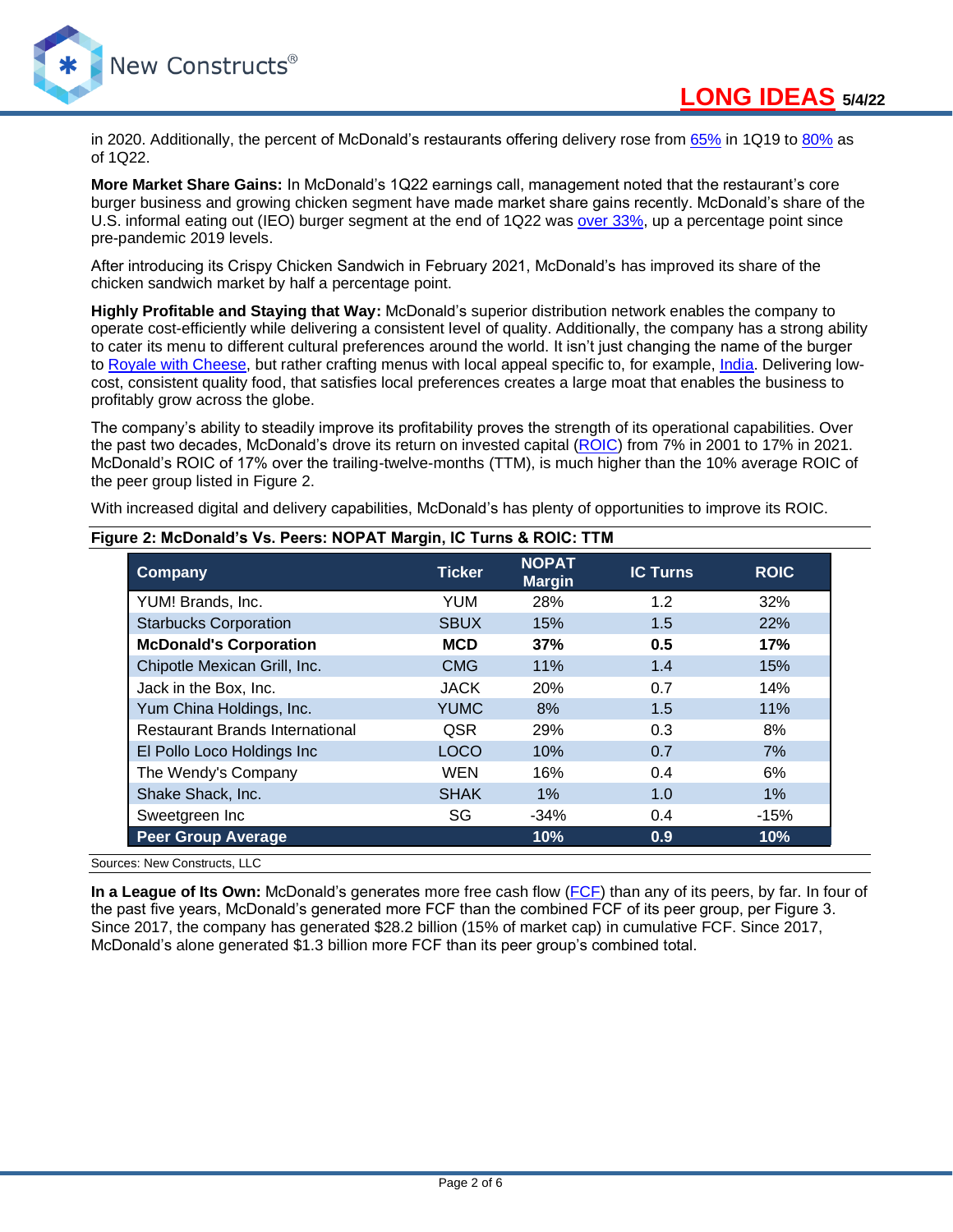



### **What's Not Working**

**Inflation Could Hurt Margins:** Inflation is driving costs higher across the economy. Markets expect much tighter monetary policy by the Federal Reserve and other central banks, which would result in an economic slowdown and reduced discretionary spending. McDonald's ability to improve net operating profit after tax [\(NOPAT\)](https://www.newconstructs.com/education-net-operating-profit/) margin from 32% in 2020 to 37% in 2021 indicates the company has improved its operational efficiency while implementing ["strategic price increases"](https://seekingalpha.com/article/4504586-mcdonalds-corporation-mcd-ceo-chris-kempczinski-on-q1-2022-results-earnings-call-transcript). However, the company runs the risk of alienating its customer base if it raises prices too high, too quickly. If inflation continues its upward march, the company may be stuck with lower margins.

**Geopolitics Threaten Global Operating Model:** Before the pandemic, China accounted for ~4–5% of systemwide sales. While a surge in COVID restrictions led to lower same-store sales in China in 1Q22, the company plans to open 800 stores in the country in 2022.

McDonald's is currently facing the additional challenge of increased global political tension due to Russia's war in Ukraine. In response, McDonald's has closed all its restaurants in both countries, which combine for  $\sim$  2% of systemwide sales. Though 2% of systemwide sales may not materially affect the company's profitability, political tension in countries that account for greater percentages of McDonald's systemwide sales could have a much costlier impact to the business.

**A Business that Commands a Premium:** With a price-to-earnings (PE) ratio of 25, investors using traditional metrics may believe McDonald's is too expensive at current levels. In contrast to high-flying stocks of recent years, the stocks of companies with uniquely durable business models, such as McDonald's, and a long history of generating profits deserve a premium valuation. McDonald's stock may not be "cheap", and it may not make investors meme-stock-like returns on their investments, but MCD still offers upside with very limited downside risk at its current valuation in a market filled with uncertainty. A little safety in this uncertain market is a price worth paying.

#### **Stock Has 26% Upside**

McDonald's price-to-economic book value [\(PEBV\)](https://www.newconstructs.com/education-economic-book-value/) ratio of 1.3 means the stock is priced for profits to grow 30% from current levels. Below we use [our reverse discounted cash flow \(DCF\) model](https://www.newconstructs.com/education-close-the-loopholes-how-our-dcf-works/) to analyze the expectations for future growth in cash flows baked into a couple of stock price scenarios for McDonald's.

In the first scenario, we assume McDonald's:

- NOPAT margin falls to 35% (three-year average vs. 37% in 2021) from 2022 2036 and
- revenue grows by 3% (vs. 2022 2024 consensus CAGR of +4%) compounded annually through 2036.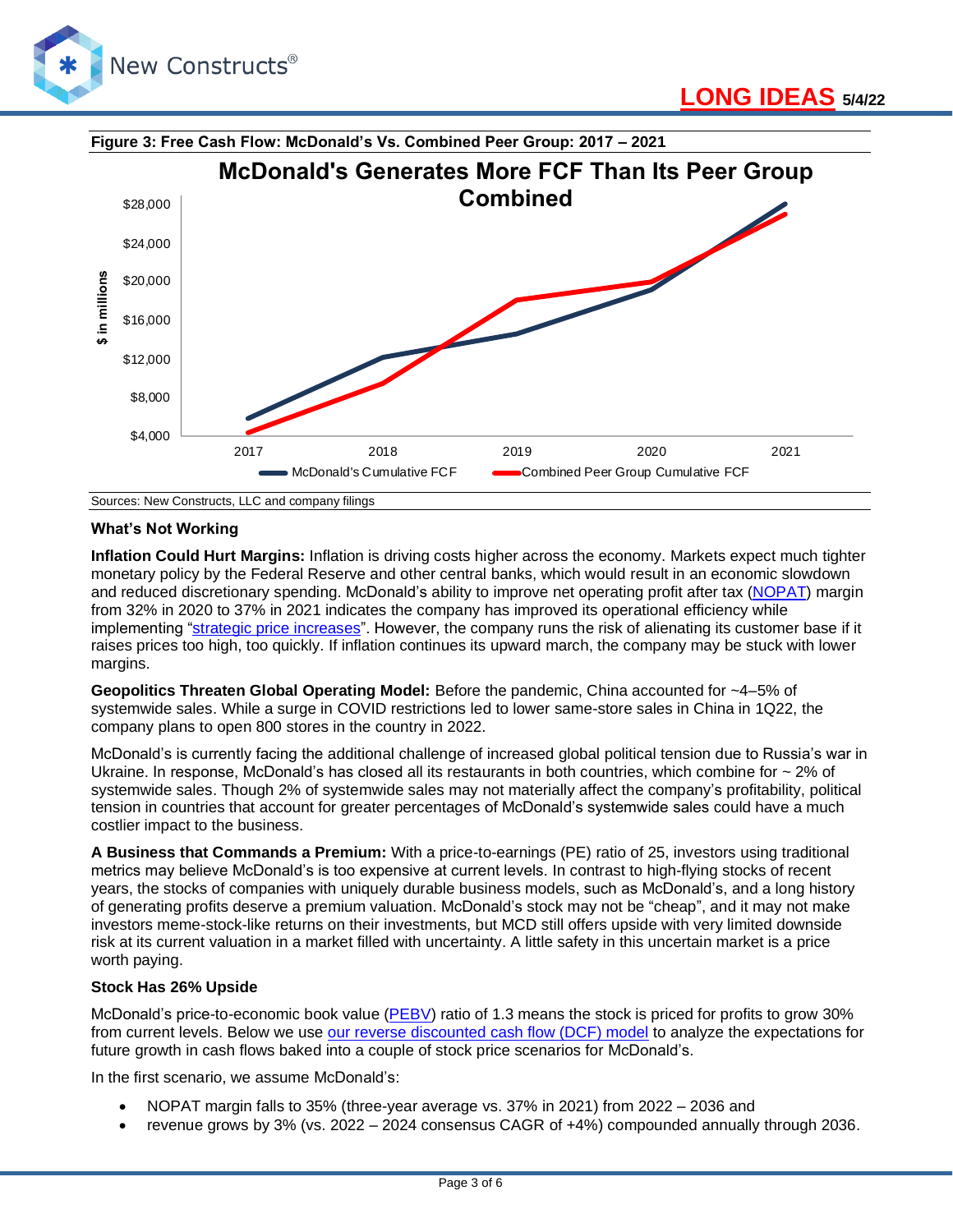

In this [scenario,](https://www.newconstructs.com/wp-content/uploads/2022/05/NewConstructs_DCF_MCDjustification_2021-5-4.png) McDonald's NOPAT grows 2% compounded annually over the next 15 years and the stock is worth \$246/share today – equal to the current price. For reference, McDonald's grew NOPAT by 8% compounded annually over the past five years.

#### **Shares Could Reach \$310 or Higher**

If we assume McDonald's:

- maintains 2021 NOPAT margins of 37% in 2022 2036, and
- revenue grows at a 4% CAGR (equal to 2022 2024 consensus) through 2036, then

the stock is worth [\\$310/share today](https://www.newconstructs.com/wp-content/uploads/2022/05/NewConstructs_DCF_MCDvaluation_2021-5-4.png) – 26% above the current price. In this scenario, McDonald's NOPAT grows by 4% compounded annually over the next decade. Should McDonald's grow NOPAT faster, the stock has even more upside.



#### **Figure 4: McDonald's Historical and Implied NOPAT: DCF Valuation Scenarios**

*This article originally published on [May 4, 2022.](https://www.newconstructs.com/a-golden-stock-worth-a-premium/)*

*Disclosure: David Trainer, Kyle Guske II, and Matt Shuler receive no compensation to write about any specific stock, sector, style, or theme.*

*Follow us on [Twitter,](https://twitter.com/NewConstructs) [Facebook,](https://www.facebook.com/newconstructsllc/) [LinkedIn,](https://www.linkedin.com/company/new-constructs) and [StockTwits](https://stocktwits.com/dtrainer_NewConstructs) for real-time alerts on all our research.*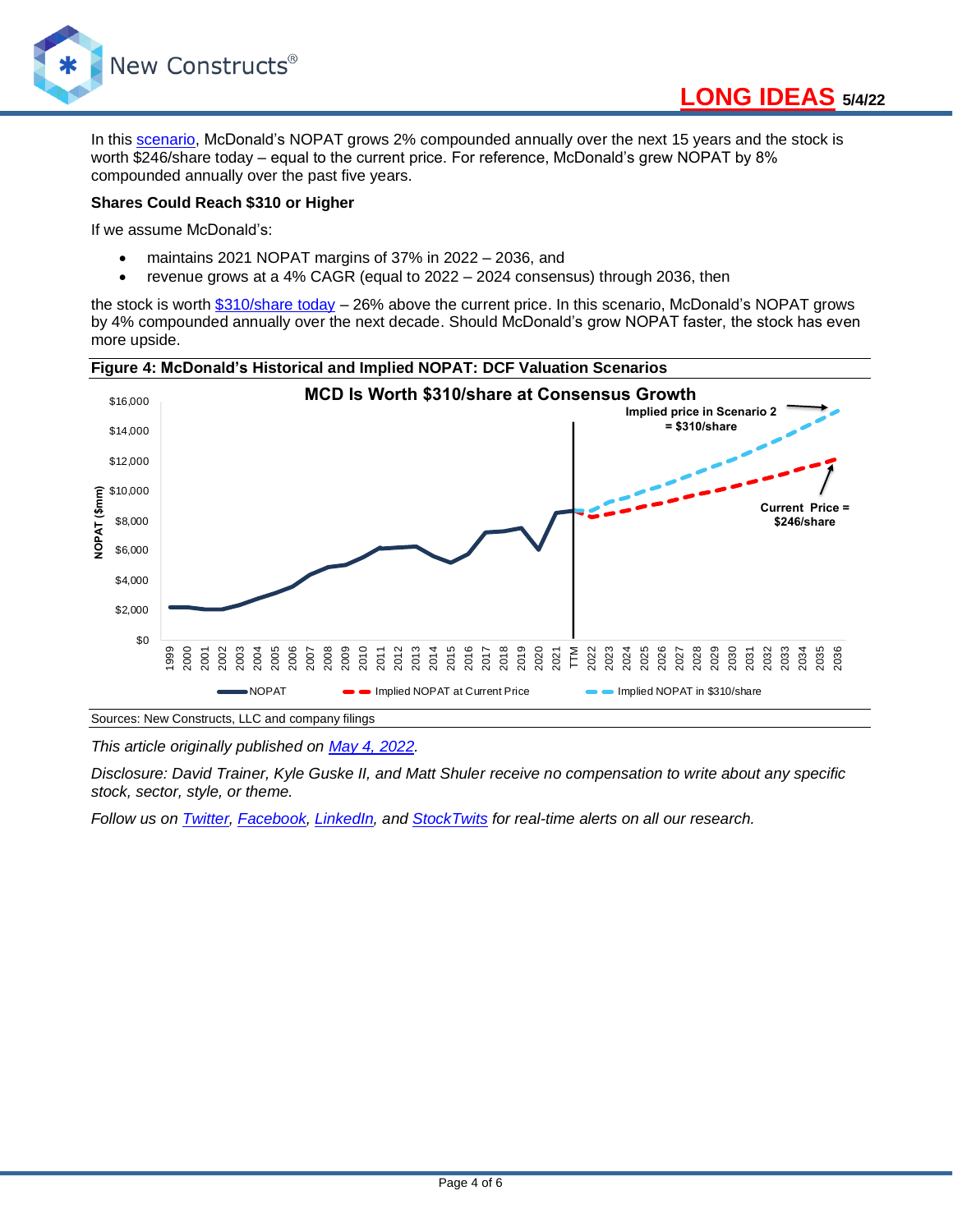

## *It's Official: We Offer the Best Fundamental Data in the World*

Many firms claim their research is superior, but none of them can prove it with independent studies from highlyrespected institutions as we can. Three different papers from both the public and private sectors show:

- 1. Legacy fundamental datasets suffer from significant inaccuracies, omissions and biases.
- 2. Only our "novel database" enables investors to overcome these flaws and apply [reliable](https://www.newconstructs.com/evidence-on-the-superiority-of-our-earnings-data/) fundamental data in their research.
- 3. Our proprietary measures of [Core Earnings](https://www.newconstructs.com/education-core-earnings-earnings-distortion/) and [Earnings Distortion](https://www.newconstructs.com/earnings-distortion-score-methodology/) materially improve stock picking and forecasting of profits.

#### **Best Fundamental Data in the World**

Forthcoming in [The Journal of Financial Economics,](http://jfe.rochester.edu/) a top peer-reviewed journal, [Core Earnings: New Data &](https://papers.ssrn.com/sol3/papers.cfm?abstract_id=3467814)  [Evidence](https://papers.ssrn.com/sol3/papers.cfm?abstract_id=3467814) proves our Robo-Analyst technology overcomes material shortcomings in legacy firms' data collection processes to provide superior [fundamental data,](https://www.newconstructs.com/data/) [earnings](https://www.newconstructs.com/education-core-earnings-earnings-distortion/) models, and [research.](https://www.newconstructs.com/blog/) More [details.](https://www.newconstructs.com/evidence-on-the-superiority-of-our-earnings-data/)

Key quotes from the paper:

- "[New Constructs'] *Total Adjustments* differs significantly from the items identified and excluded from Compustat's adjusted earnings measures. For example… 50% to 70% of the variation in *Total Adjustments* is not explained by *S&P Global's (SPGI) Adjustments* individually." – pp. 14, 1st para.
- "A final source of differences [between New Constructs' and S&P Global's data] is due to data collection oversights…we identified cases where Compustat did not collect information relating to firms' income that is useful in assessing core earnings."  $-$  pp. 16,  $2<sup>nd</sup>$  para.

#### **Superior Models**

A top accounting firm features the superiority of our ROIC, NOPAT and Invested Capital research to Capital IQ & Bloomberg's in [Getting](https://www.newconstructs.com/getting-roic-right/) ROIC Right. See the [Appendix](https://www.newconstructs.com/wp-content/uploads/2019/06/Getting-ROIC-Right.pdf) for direct comparison details.

Key quotes from the paper:

- "...an accurate calculation of ROIC requires more diligence than often occurs in some of the common, off-the-shelf ROIC calculations. Only by scouring the footnotes and the MD&A [ as New Constructs does] can investors get an accurate calculation of ROIC." – pp. 8,  $5<sup>th</sup>$  para.
- "The majority of the difference…comes from New Constructs' machine learning approach, which leverages technology to calculate ROIC by applying accounting adjustments that may be buried deeply in the footnotes across thousands of companies."  $-$  pp. 4,  $2<sup>nd</sup>$  para.

#### **Superior Stock Ratings**

Robo-Analysts' stock ratings outperform those from human analysts as shown in this [paper](https://papers.ssrn.com/sol3/papers.cfm?abstract_id=3514879) from Indiana's Kelley School of Business. Bloomberg features the paper [here.](https://www.bloomberg.com/news/articles/2020-02-11/robot-analysts-outwit-humans-in-study-of-profit-from-stock-calls?sref=zw7RLDfe)

Key quotes from the paper:

- "the portfolios formed following the buy recommendations of Robo-Analysts earn abnormal returns that are statistically and economically significant." – pp. 6,  $3<sup>rd</sup>$  para.
- "Our results ultimately suggest that Robo-Analysts are a valuable, alternative information intermediary to traditional sell-side analysts."  $-$  pp. 20, 3<sup>rd</sup> para.

Our mission is to provide the best fundamental analysis of public and private businesses in the world and make it affordable for all investors, not just Wall Street insiders.

We believe every investor deserves to know the whole truth about the profitability and valuation of any company they consider for investment. More details on our cutting-edge technology and how we use it are [here.](https://www.youtube.com/watch?v=wRUr5w4zDVA)